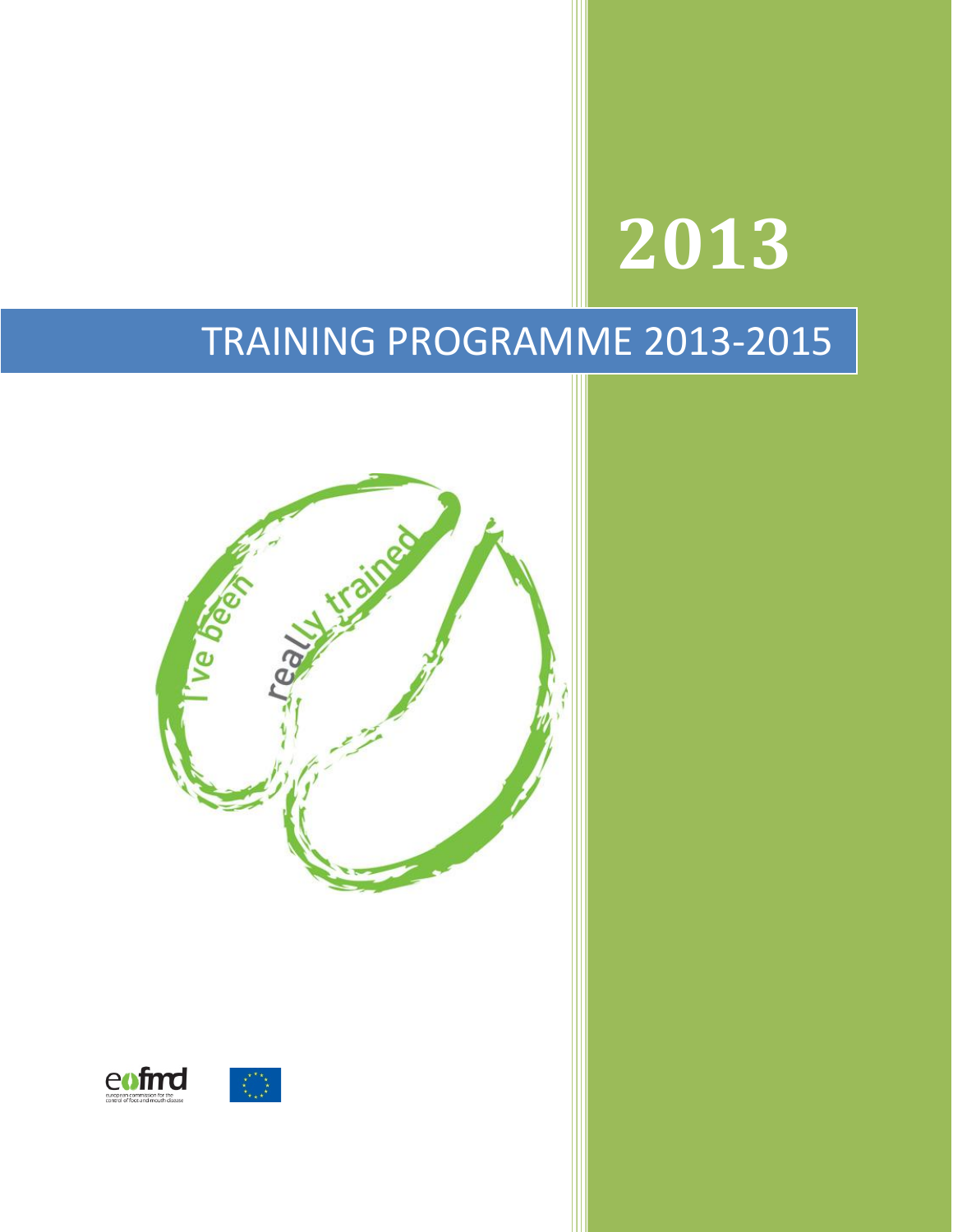

# *EuFMD TRAINING PROGRAMME 2013-2015*

#### **Introduction**

The EuFMD training programme aims to assist Member States (MS) to better prepare for Foot-and-Mouth Disease (FMD) emergencies. It will also aim to provide adequate technical support to neighboring countries to improve their FMD status or FMD emergency preparedness.

During the 40<sup>th</sup> General Session of the EuFMD Commission (Rome, 22-24 April 2013) it was agreed that, in order to tailor the training programme to the MS demands, a survey would be carried out among the MS to identify trainings needs and priorities. In the survey MS were asked to provide a ranking of their five most immediate training needs from nine different training options. Thirty-three MS responded to the survey (response rate 89%) and the results are shown in **table 1.**

| <b>Course</b>                            | 1st<br>(n)     | 1st<br>(%) | 2nd<br>(n)     | 2nd<br>(%) | 3rd<br>(n)     | 3rd<br>(%) | 4<br>$(n)^*$   | 4th<br>(%)* | 5<br>(n)*       | 5th<br>(%)* | <b>Final</b><br>Score** |
|------------------------------------------|----------------|------------|----------------|------------|----------------|------------|----------------|-------------|-----------------|-------------|-------------------------|
| <b>Real Time</b><br><b>Training</b>      | 21             | 91%        | 0              | 0%         | $\overline{4}$ | 17%        | $\mathbf 1$    | 5%          | 5               | 23%         | 124                     |
| <b>GEMP</b>                              | 4              | 17%        | 8              | 35%        | 1              | 4%         | 7              | 32%         | 4               | 18%         | 73                      |
| <b>Vaccine</b><br>as control<br>strategy | 4              | 17%        | $\overline{4}$ | 17%        | 4              | 17%        | 5              | 23%         | 4               | 18%         | 62                      |
| <b>Modeling</b><br>and DST               | 1              | 4%         | 5              | 22%        | 5              | 22%        | 5              | 23%         | 5               | 23%         | 55                      |
| <b>Simulation</b>                        | 1              | 4%         | $\overline{4}$ | 17%        | 7              | 30%        | $\overline{4}$ | 18%         | $\overline{4}$  | 18%         | 54                      |
| <b>RBS</b>                               | $\Omega$       | 0%         | 8              | 35%        | 5              | 22%        | 3              | 14%         | 1               | 5%          | 54                      |
| Socio-<br>economy                        | $\mathbf 0$    | 0%         | 1              | 4%         | 3              | 13%        | 5              | 23%         | $6\phantom{1}6$ | 27%         | 29                      |
| Lab                                      | $\Omega$       | 0%         | 3              | 13%        | 3              | 13%        | 1              | 5%          | $\overline{2}$  | 9%          | 25                      |
| <b>PEPc</b>                              | $\overline{2}$ | 9%         | 0              | 0%         | $\mathbf 1$    | 4%         | $\mathbf 1$    | 5%          | $\mathbf{1}$    | 5%          | 16                      |

#### **Table 1: Ranking of priorities according to the EuFMD Member States**

\**One country only chose three courses. \*\*Final score: 1st option five points, 2nd option four points, 3rd option three points, 4th option two points and 5th option one point. GEMP: Good emergency and management practices. DST: Decision support tools. RBS: Risk based surveillance. Lab: Laboratory. PePC: Practical epidemiology for Progressive Control.*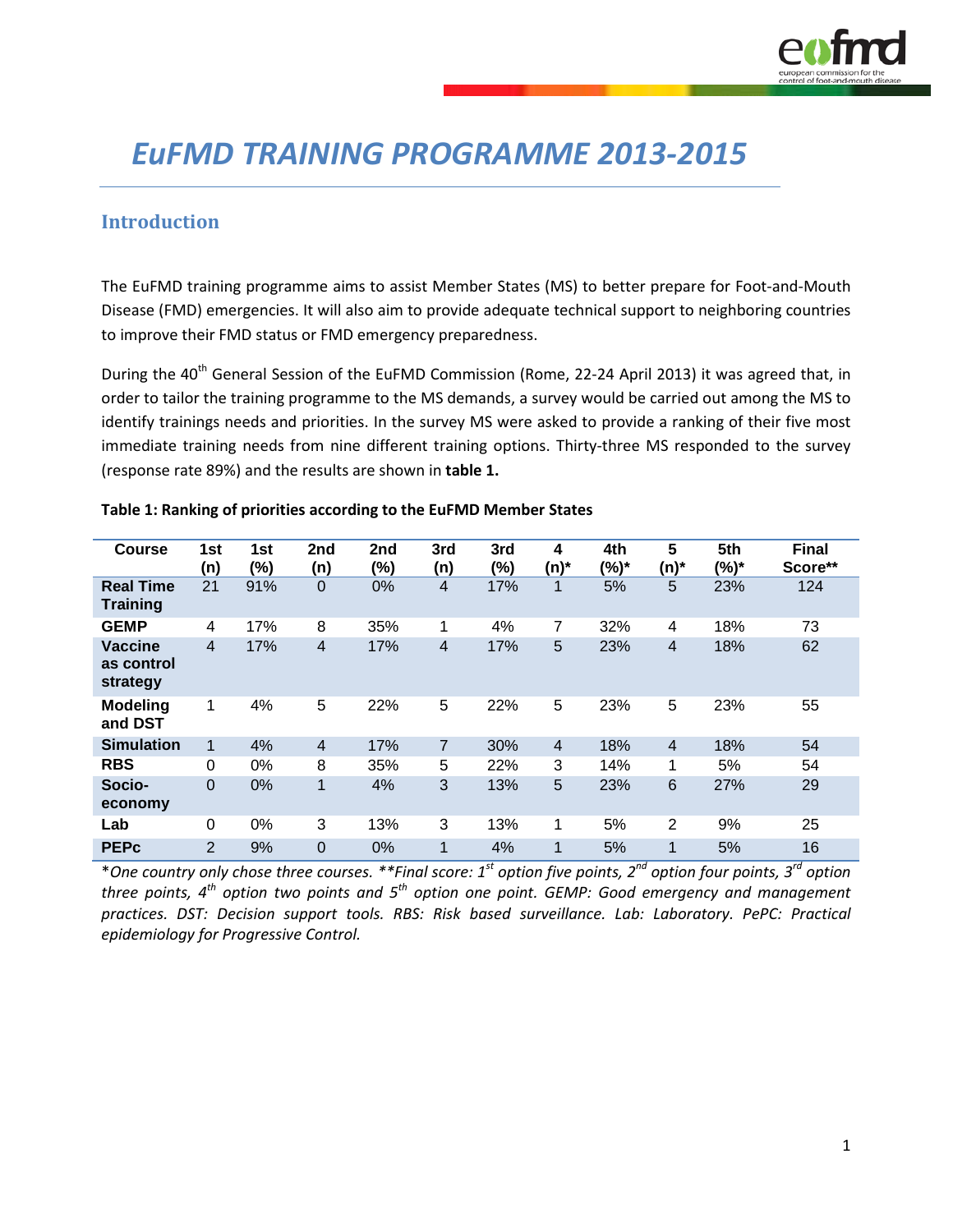

# **Training menu**

The activities against the frame of the 2013-2015 working plan will incorporate the concept of *cascade training.* Each participant will therefore be expected to pass on the newly acquired skills to his/her colleagues and stakeholders. The EuFMD will provide guidance and teaching material to enable trainees to implement workshop or seminars in their own countries.

Considering the budget allocated to components 1.1 and 1.2 of the Strategic Objective 1 (Pillar I) for the next 24 months, the training menu will consist in at least eight Real Time Training (RTT) courses and four courses/workshops. The 2013-2015 training programme will involve training at least 165 participants equally distributed among MS

The training programme will be complemented with regular webinars where EuFMD experts or external consultants will discuss specific FMD related topics with trainees. These webinars will be open to all MS with no limit to the number of participants.

Ten training credits (TC) will be allocated to each MS. The TC could be used according to country specific needs during the next 24 months. The number of credits needed to attend each of the training activities is outlined in the training activity description (below). If MS run out of TC, they could self-fund the participation of extra trainees. The EuFMD training team will regularly provide statements of training provided, training available and credit status.

The format of Real Time Training (RTT) and the modeling course will include e-learning components. The participants will be expected to complete successfully the e-learning induction module **before** attending the workshop. Several weeks after the finalization of the workshop the trainee will be invited to participate in the e-learning follow-up module. After having successfully completed the three components, the participant will receive a certificate of completion.



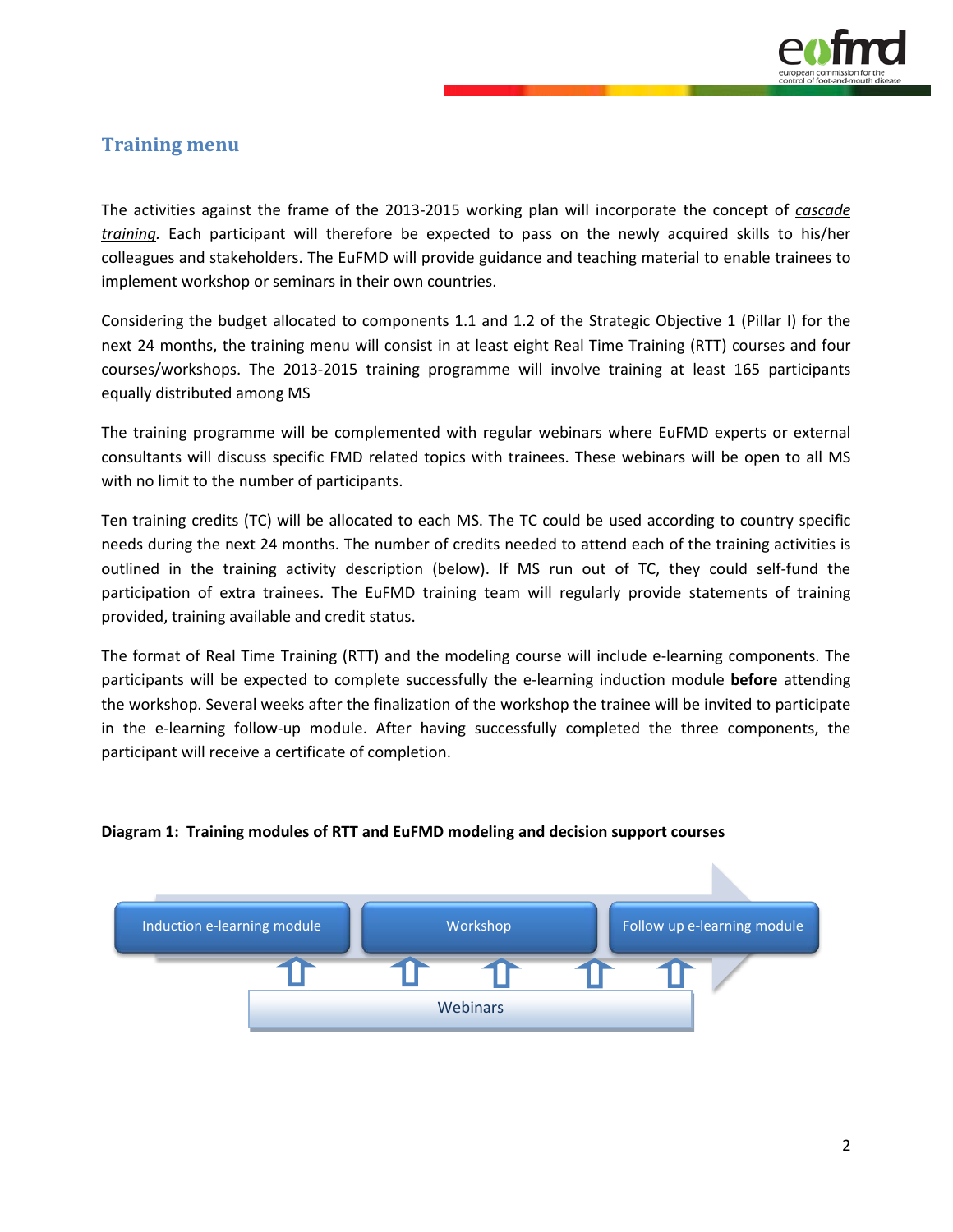

#### **EuFMD TRAINING MENU**

| 1.<br>2. | Modeling and Decision Support plus e-learning components                                        |
|----------|-------------------------------------------------------------------------------------------------|
|          |                                                                                                 |
|          |                                                                                                 |
| 3.       |                                                                                                 |
| 4.       | Socio-economic analysis of FMD control strategies (upon specific demand)-----------------1TC    |
| 5.       |                                                                                                 |
| 6.       |                                                                                                 |
| 7.       | Laboratory Training on FMD diagnosis (upon specific demand)---------------------------------4TC |
| 8.       |                                                                                                 |
|          | All training activities will be supported by regular webinars                                   |

# **Training Calendar**

|                    | 2013 |  |  |  |  |  |  | 2014 |  |  |  |  |  |  |  |  | 2015 |  |  |  |  |  |                                                                                                              |
|--------------------|------|--|--|--|--|--|--|------|--|--|--|--|--|--|--|--|------|--|--|--|--|--|--------------------------------------------------------------------------------------------------------------|
|                    | Mav  |  |  |  |  |  |  |      |  |  |  |  |  |  |  |  |      |  |  |  |  |  | Jun Jul Aug Sep Oct Nov Dec Jan Feb Mar Apr May Jun Jul Aug Sep Oct Nov Dec Jan Feb Mar Apr Total activities |
| E-learning         |      |  |  |  |  |  |  |      |  |  |  |  |  |  |  |  |      |  |  |  |  |  |                                                                                                              |
| Real Time Training |      |  |  |  |  |  |  |      |  |  |  |  |  |  |  |  |      |  |  |  |  |  |                                                                                                              |
| Course (2TC)       |      |  |  |  |  |  |  |      |  |  |  |  |  |  |  |  |      |  |  |  |  |  |                                                                                                              |
| Workshop (1 TC)    |      |  |  |  |  |  |  |      |  |  |  |  |  |  |  |  |      |  |  |  |  |  |                                                                                                              |
| Webinars           |      |  |  |  |  |  |  |      |  |  |  |  |  |  |  |  |      |  |  |  |  |  |                                                                                                              |

# **Training Description**

The EuFMD will carry out a range of training activities intended to improve the readiness for FMD crisis management in MS and European neighborhood. The following training activities will be available during the next 24 months. Some of them will take place only if there is sufficient request from the MS.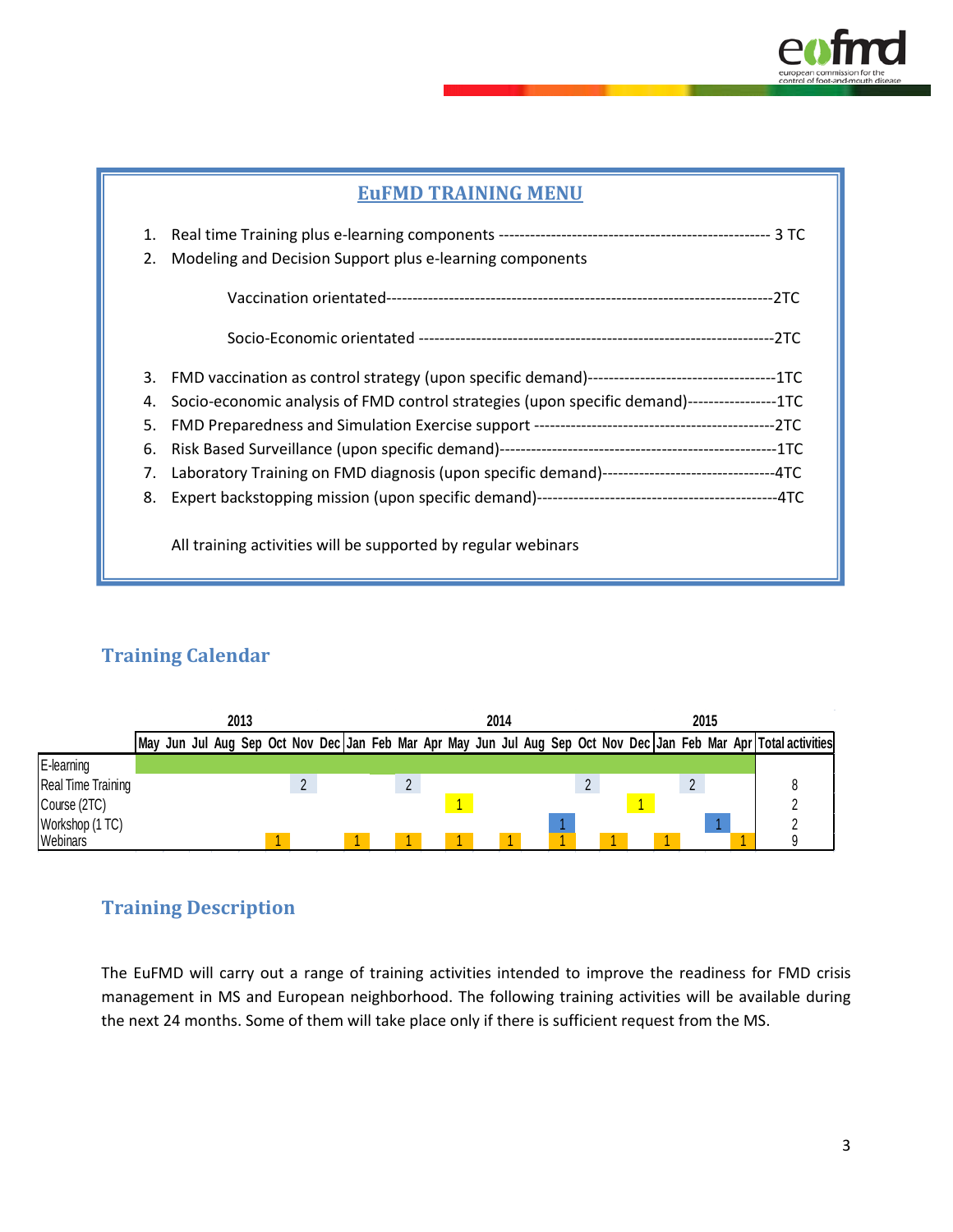

# **1. Real Time Training (RTT) in FMD Outbreak Investigation (3 TCs)**

*The course is intended for: Participants with an interest in improving their FMD clinical recognition skills in the field and their outbreak investigation abilities.*

This training course aims to improve expertise in the immediate investigation and response to FMD outbreaks. The training will take place in countries where FMD is endemic (for instance, Kenya). The areas covered by the course include disease recognition, outbreak investigation lesion ageing, clinical examination and sampling, diagnostic testing, epidemiology and risks factors assessment for local spread.

The five-day course format includes classroom-based teaching, investigation of a real outbreak of FMD in the field focusing on the clinical and epidemiological aspects required if an exotic incursion should occur in a MS. This is followed by a survey of the outbreak area where trainees establish local risk factors for spread of infection in order to establish putative control measures. The course finishes with the rapid production and presentation of a relevant situation report, which is an essential skill for any exotic disease incursion.

E-learning modules for the real time training course to increase the learning impact among trainees will be incorporated into the 2013-2015 training programme.

Trainees will be requested to undertake a three-hour induction e-learning course before starting the five days of field training. The induction course will provide a solid background into the most important aspects of FMD management. Four weeks after the field visit there will be a follow-up e-learning to consolidate the newly acquired skills. The RTT course will be supported by webinars where trainees and trainers can meet in a virtual space to discuss or clarify any aspects of the training experience.

# **2. Modeling and Decision Support Tools for FMD Contingency Planning (2 TCs)**

*The course is intended for*: *Participants from countries already engaged in disease modeling or from those countries that are willing to included modeling tools to support their FMD contingency planning.*

The purpose of the course is to introduce the concepts of epidemiologic modeling to the Veterinary Services to assist contingency planning and evaluation of the efficacy of control strategies.

The use of disease spread models and decision support tools can make a valuable contribution to FMD contingency planning and preparedness. This course covers disease spread modeling, its application to contingency planning and the use of decision support tools to inform decision maker. Regional approaches facilitating cross-border discussions will be encouraged.

This course involves three modules, outlined in diagram 2:

- 1. Induction e-learning course (3 hours) where participants will have the opportunity to learn basic concepts of modeling.
	- What is modeling and what is simulation?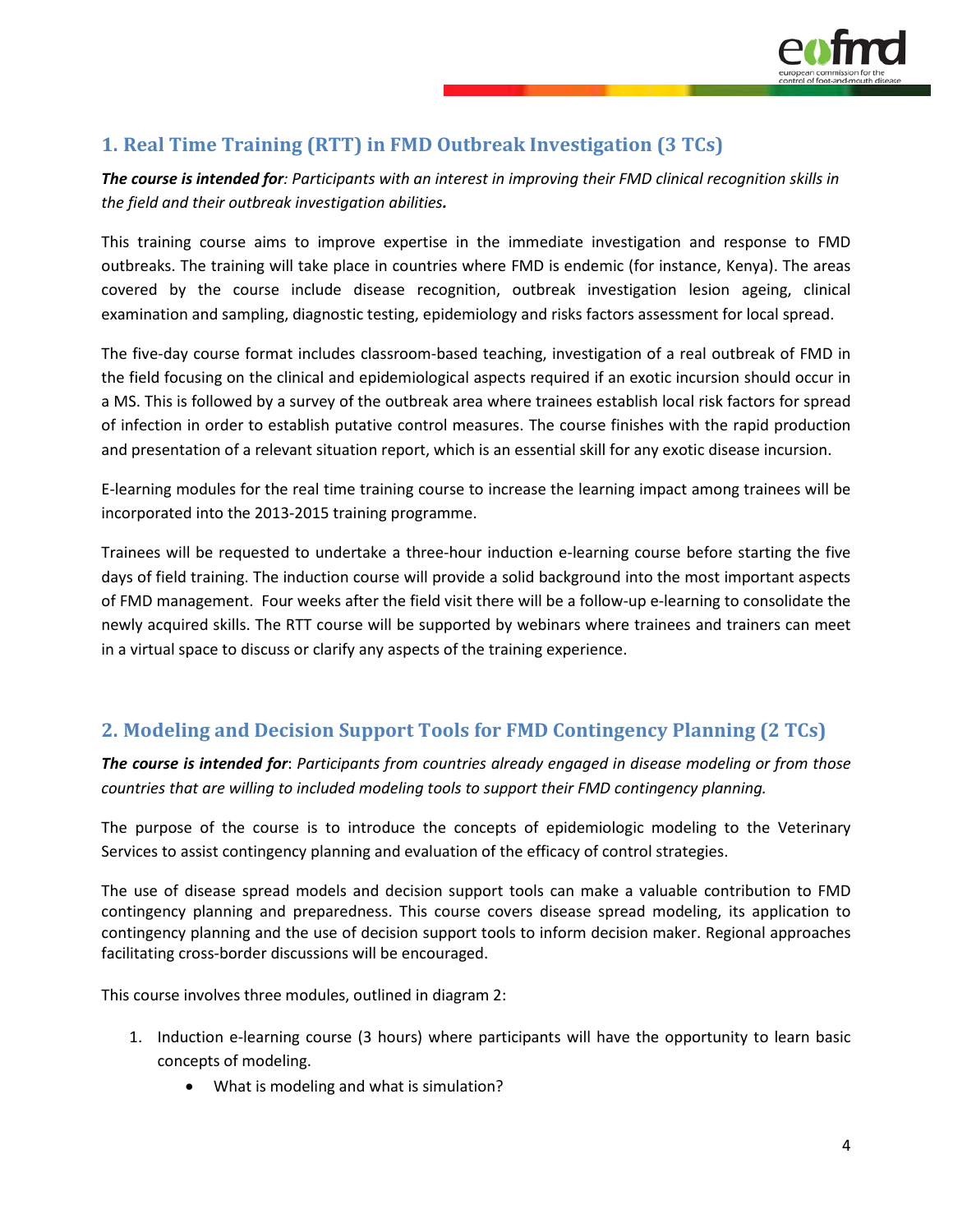

- Practical applications of modeling;
- Deterministic and stochastic simulation of models;
- Modeling and simulation development criteria.
- 2. Recognized international modeling experts will lead the five-day workshop where trainees will put into practice decision support tools. Different control strategies will be incorporated into the model (vaccination, movement control, stamping out, etc.). Trainees will be shown the uses and limitations of models and will be asked to challenge the model's output and identify the most costbenefit control intervention.

One of the courses will focus on using mathematical models data to design FMD vaccination programme and the other edition on the socio-economic aspects of FMD disease control.

Should there be a great enough demand, the EuFMD could prepare a tailored workshop on vaccination as control strategy (see below training description number 3) or on socio-economic analysis of FMD control strategies (see below training description number 4).

3. The third component of the course will consist in advanced or specialized e-learning modules available for those wishing to focus in more detail on particular topics such as: Risk Communication, disease spread prediction, logistic and disease control preparedness, socioeconomy, vaccination, pros and cons of different models, etc.).



 **Diagram 2:** Modeling and decision support tools course format

The modeling course will be supported by webinars where trainees and trainers can meet in a virtual space to discuss or clarify any aspects of any of the three modules.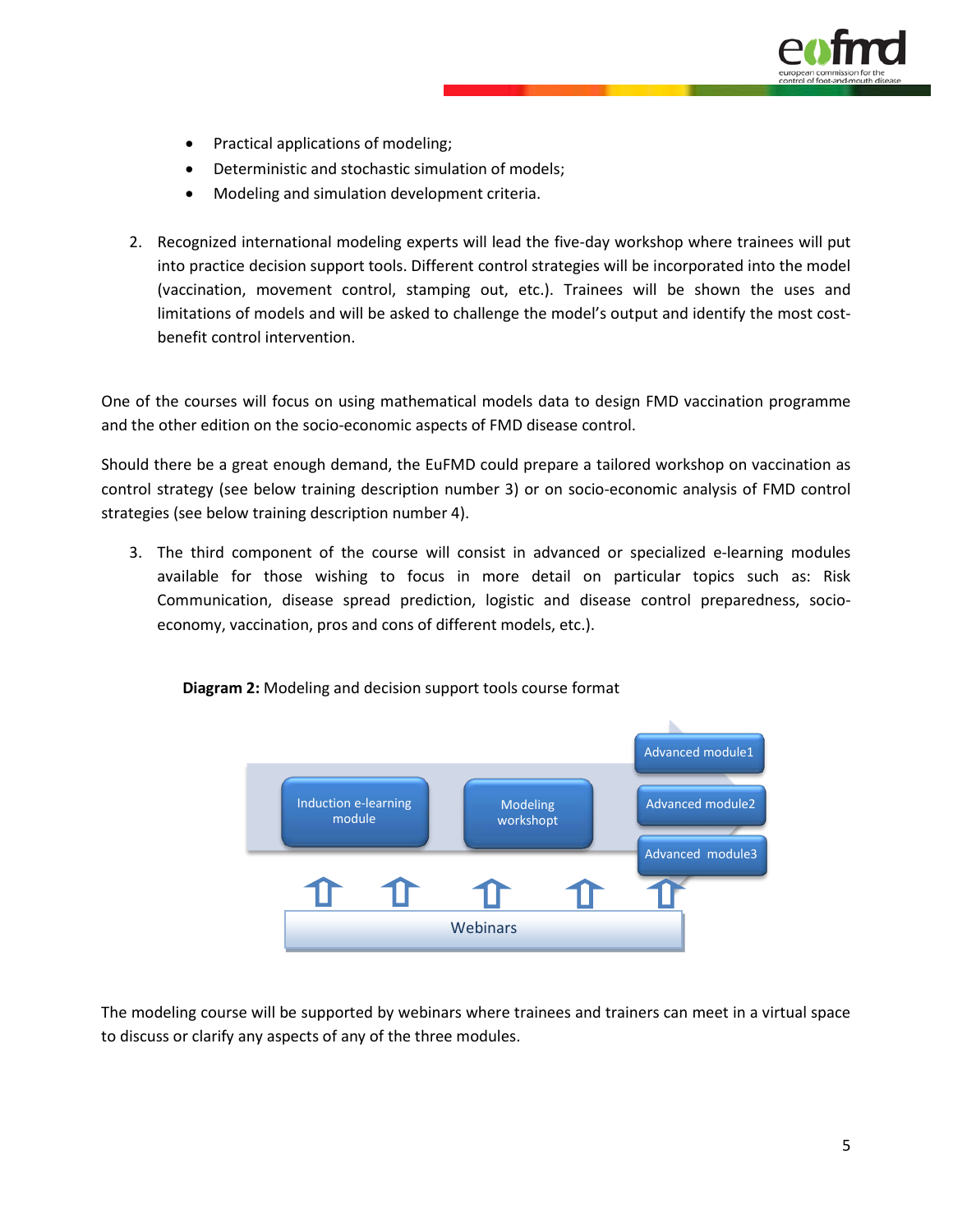

# **3. FMD Vaccination as a Control Strategy (Upon demand, 1 TC)**

*The course is intended for: participants from countries that use vaccinations either as a control/preventive measures or from free countries which consider the use emergency vaccination in case of an FMD outbreak.*

Vaccination with inactivated FMD virus is a widely-used control strategy in endemic countries or countries at risk. Vaccines, although available, are of variable quality, not always from the homologous outbreak serotype/strain isolate and are often stored in inadequate temperature conditions. They might not be as effective in the field as determined in animal experiments.

Building capacity in vaccination strategies will support the endemic countries and those at risk of FMD incursion to prepare, implement and evaluate their vaccination strategies against FMD.

This course could be followed up by backstopping missions during which an FMD vaccine expert would travel to the participants' countries to provide in-house tailored support to specific country needs (See option 8).

The participation in this workshop will require basic knowledge in modeling techniques.

#### **4. Socio-economic analysis of FMD control strategies (Upon demand, 1 TC)**

*The Course is intended for: participants from free FMD countries interesting in the application of socioeconomic tools in FMD preparedness and contingency planning.*

The importance of economic and socio-economic analysis are increasingly recognized within decision makers surrounding the response to an FMD incursion.

This course will introduce key concepts and tools in animal health economics and explore the use of these as decision support tools in FMD contingency planning. Impacts of outbreaks will be examined at farm, national, and regional levels. The costs and benefits of alternative control strategies will be examined at each of these levels as well as the resulting implications for public *versus* private responsibilities for bearing related costs.

The course will also examine the different elements in decision-making, including epidemiology, economics and public opinion, and discuss how these diverse and sometimes conflicting, considerations can be brought together in a transparent and effective manner.

The participation in this workshop will require basic knowledge in modeling techniques.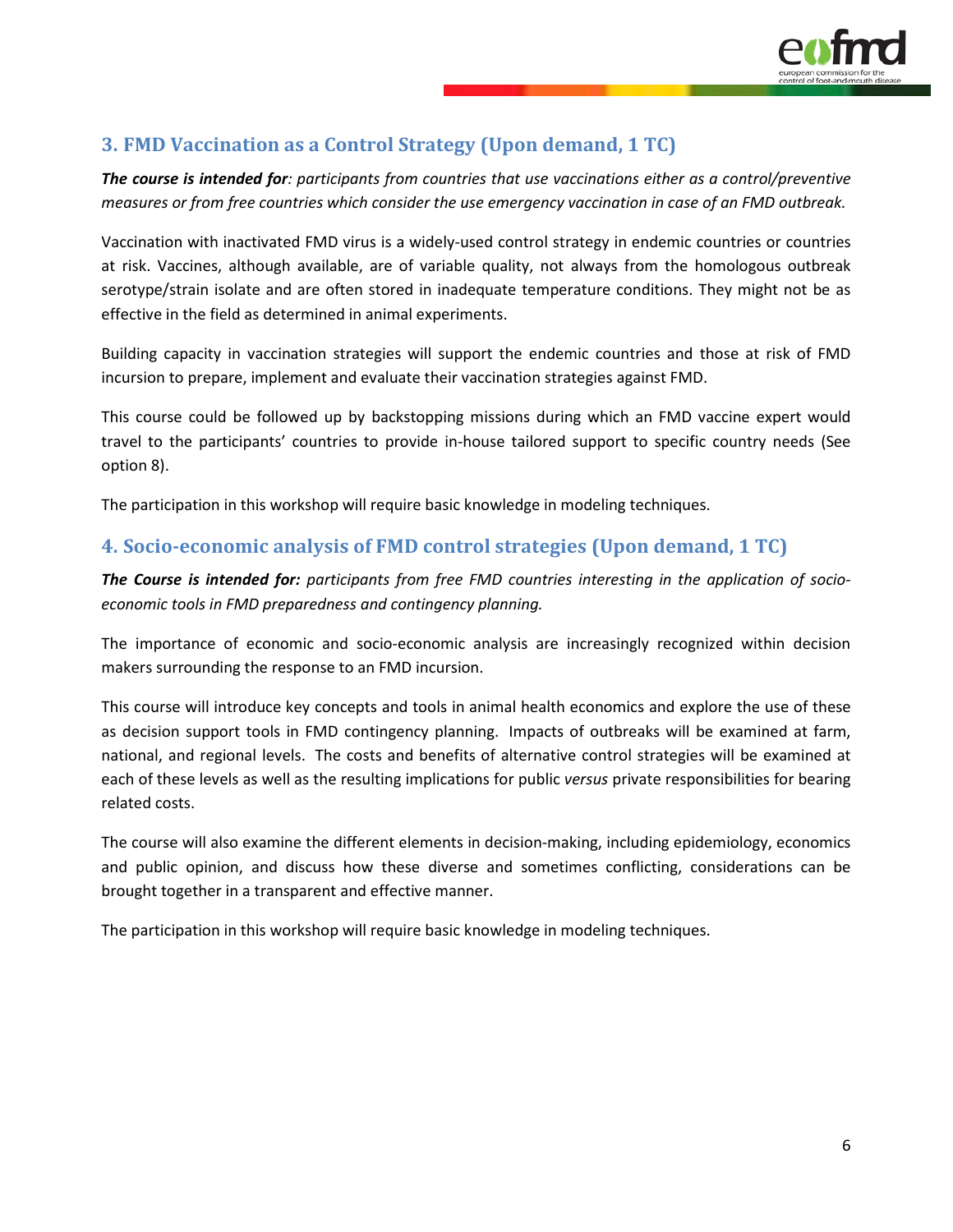

#### **5. FMD Preparedness and Simulation Exercise support (2 TCs)**

*The course is intended for: participants from the national, regional and local levels of the country's Veterinary Services responsible for development and implementation of FMD preparedness and contingency plans and those wishing to build their expertise in the organization and implementation of an FMD simulation exercise.* 

A FMD emergency is one of the most challenging situations that Veterinary Services (VS) can face. The services must be prepared to manage such an emergency to achieve rapid control efficiently. Consequently, the VS must have well-developed and rehearsed preparedness and contingency plans, along with the capacity to implement them.

These contingency plans should be tested regularly and thoroughly as part of their emergency preparedness in order to ensure that the plans are practical, feasible and well-understood and that the people facing the problem in the field are fully trained in implementing their role in the response.

The aim of this course is to strengthen a country's capability to respond to FMD emergency by defining and promoting outbreak preparedness skills. It will also cover the basics concepts of developing and implementing effective simulation exercise. It will provide guidelines for planning and conducting simulation exercise, and identifying the weaknesses and gap resources in the contingency plan. It will prepare participants to take active part in national or regional outbreak simulation activities.

#### **6. Risk Based Surveillance (Upon demand, 1 TC)**

*The course is intended for: Participants from countries that have either already achieved recognition of free status or are likely to achieve this in the very near future and where there is a permanent risk of new FMD incursions.* 

The course aims to provide participants with techniques to design, implement and analyse risk-based surveillance data. A mathematical model for the analysis of data, which is already available to MS, should provide a generic tool for the analysis of FMD surveillance data in a wide variety of contexts and aims to strike a balance between simplicity and flexibility. The model uses the inputs for the quantitative analysis of risk-based surveillance, the combination of evidence from multiple surveillance activities, and the Bayesian accumulation of historical surveillance evidence which takes the risk of introduction of disease into account.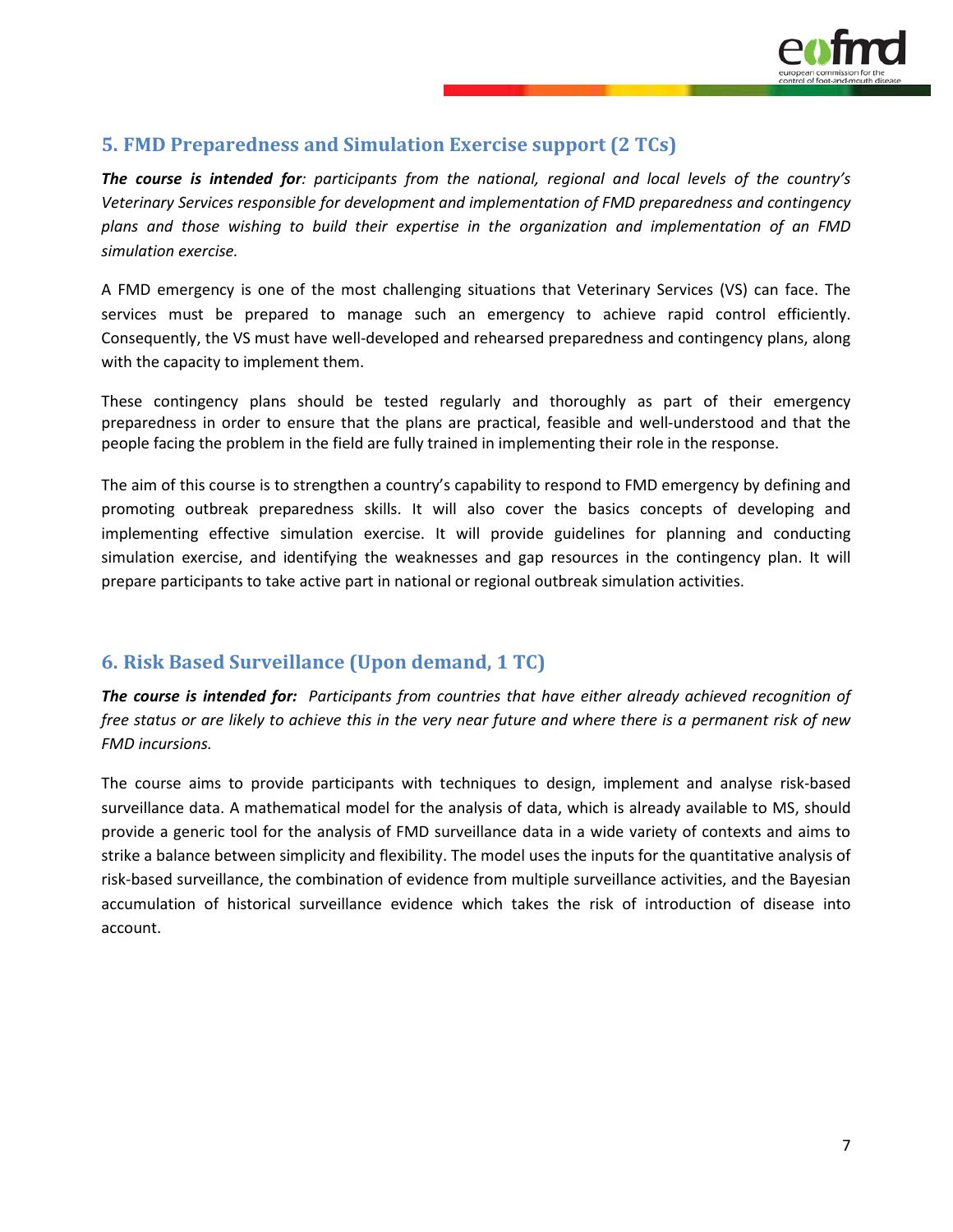

# **7. Laboratory Training on FMD diagnosis (On demand, 4 TC)**

*The course is intended for: participants from countries that need to build capacity in FMD laboratory diagnostic techniques.*

This course will be facilitated by one of the EuFMD partner laboratories and will take place in their facilities (for instance Pirbright or Brescia). The course will provide a thorough understanding of current diagnostic techniques for FMDV including serological, molecular and virological methods of detection. It will also cover the basic principles of Quality Assurance/Quality Control and initial implementation in the laboratory.

The course has a large practical component. The participants will put into practice all the diagnostic techniques explained in the lectures.

This course could be followed-up by backstopping missions during which a laboratory expert would travel to the participants' countries to provide in-house support and advice on the techniques learnt during the course (See option 8).

## **8. Expert backstopping mission in the country (Upon demand. 4 TC)**

**This option is intended for** Member States that would need specific support in any aspect related to FMD preparedness and control.

The backstopping mission will consist in five days work during which an FMD international expert will travel to the country and will provide the technical support requested. The mission will be discussed in advance between the parties and will be tailored to MS needs and demands.